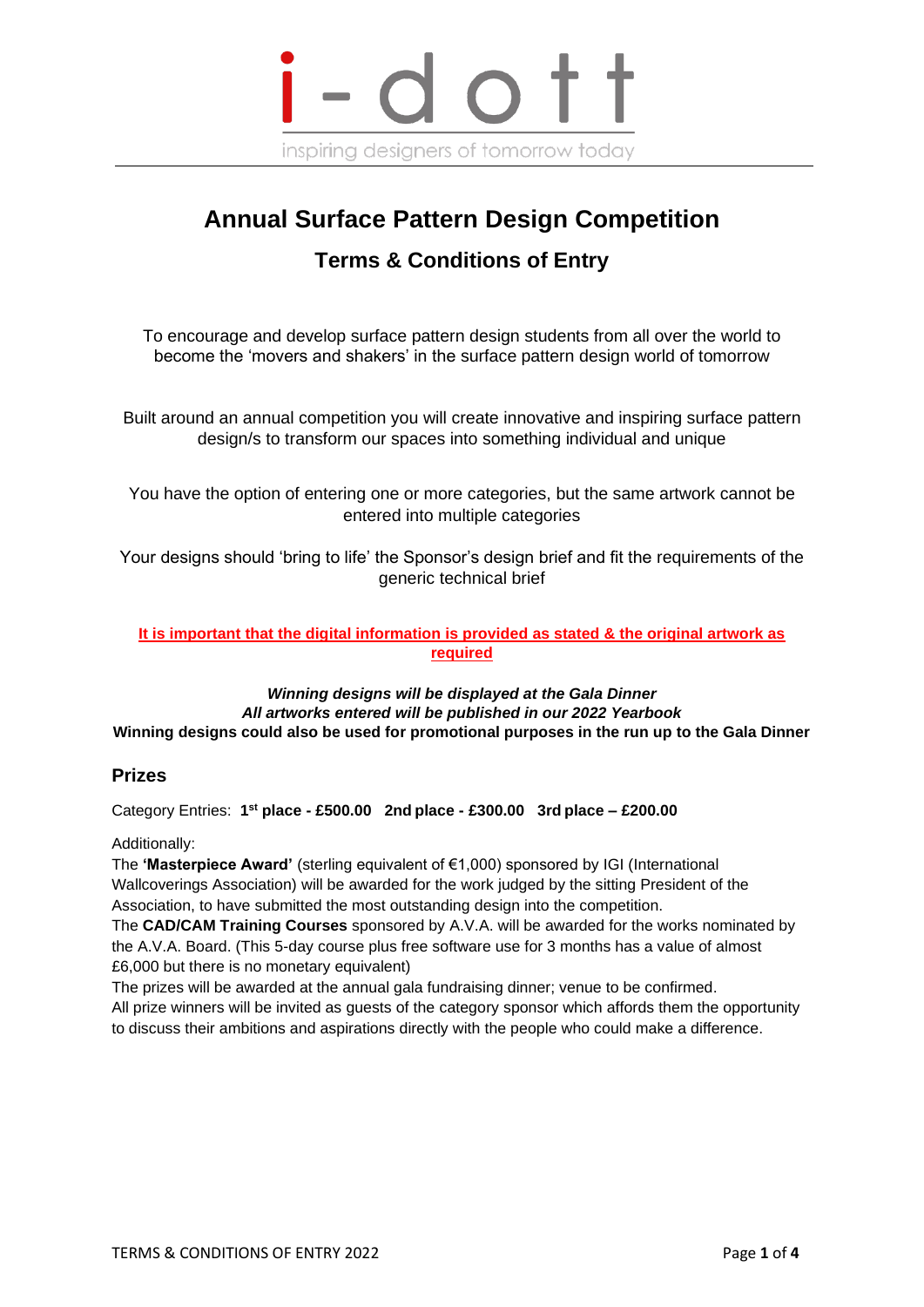

## **Terms & Conditions**

Please read carefully and ensure you understand what is being asked of you. If there is something you don't understand please contact us.

- You cannot enter this competition if you are currently employed or working within the surface pattern design industries for more than 12 months at the time of the closing date of this competition
- Digital entries must be received by us, together with your entry form and copyright assignment document, completed in full and signed as necessary, by **31/03/2022**
- All Judges are design experts selected from the international wallpaper and textile industries
- The judging process starts on **16th May 2022**
- The Judges' decision is final
- All Shortlisted students will be notified by e-mail from the Charity on **26th May 2022**
- All Winning Students will be notified by e-mail from the Charity on **24th June 2022**

## **Assignment of Copyright Document**

- **1.** This is a legally binding document
- **2.** By completing and signing the Assignment of Design Copyright document, you are transferring all rights in the work(s) to the charity for a period of up to 2 years and agreeing to allowing the work(s) to be offered for sale; the proceeds of any sale will be distributed as per the signed transfer of copyright document
- **3.** During this period, you cannot show, offer, or display these works to any other party
- **4.** You must not enter works that have been previously entered into any other competition
- **5.** Works submitted to i-dott must not thereafter be entered into any other competitions
- **6.** One document is sufficient to cover all designs entered by you.
- **7.** Artworks can be returned to you after the copyright period expires for a fee of £15.00 to cover postage and packaging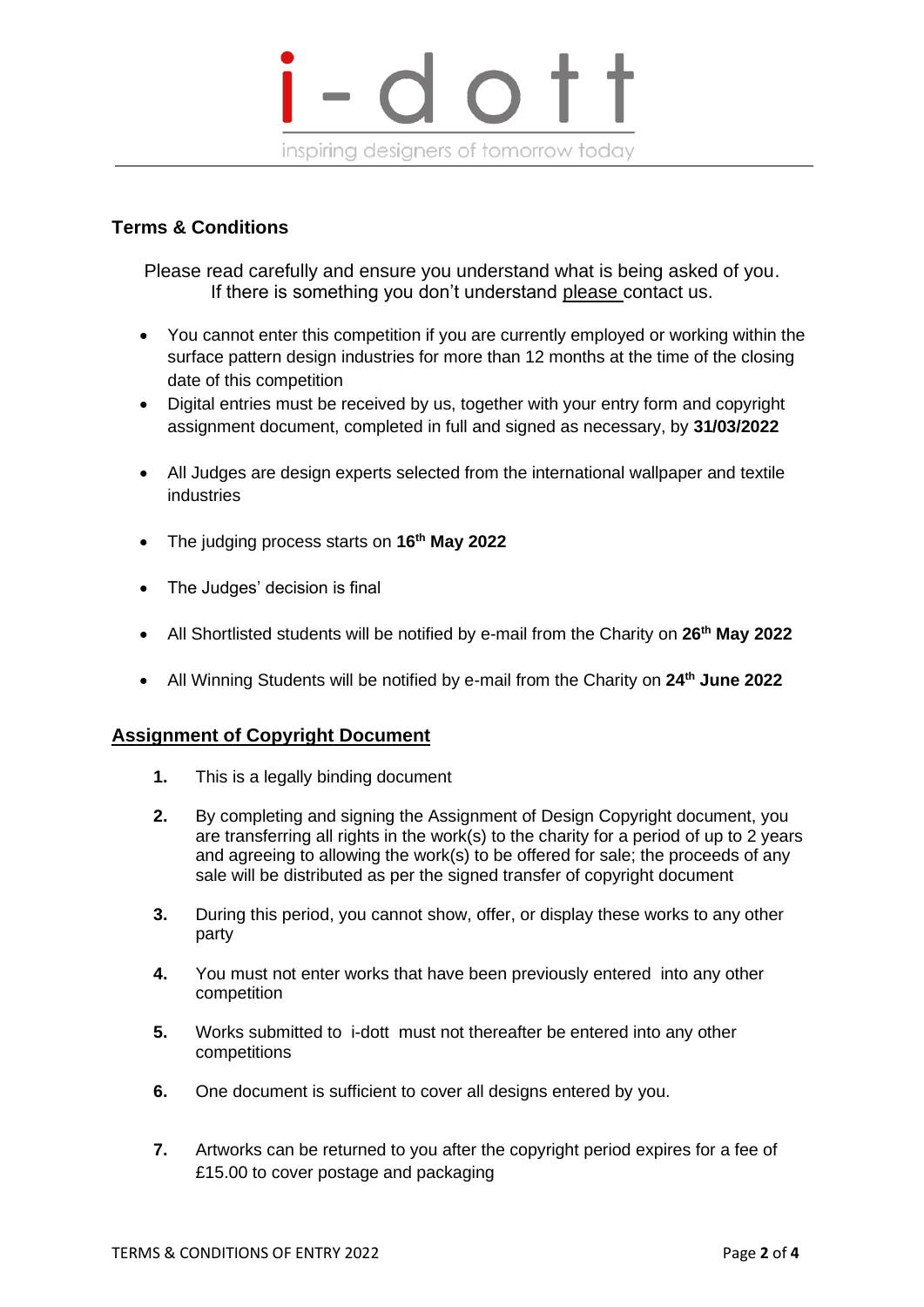

## **Assignment of Copyright Document cont'd**

- **8.** Notices will be posted on our website, 'Facebook' and 'LinkedIn' announcing the end of the copyright period
- **9.** The work will be held for 3 months after that date before being destroyed. This will allow the student who wishes the return of the work ample time to decide

#### **Completing your Documents**

- $\triangleright$  Download the entry form and the assignment of copyright from our website, complete electronically, save and send to us via email.
- $\triangleright$  Please ensure that you provide us with an email address and other contact details whereby you can be reached outside term-time
- ➢ When completing the Entry Form please ensure that you state the number of designs you are entering and into which category
- ➢ All entries must arrive at our address no later than 3:00pm on the **31st March 2022**
- ➢ Non-conforming submissions may be rejected

#### **Submitting your Entries**

- $\triangleright$  Send your completed documents to us via email
- $\triangleright$  Submit digital images of your designs as a tif file at 300dpi (dots per inch)
- $\triangleright$  Design your work to meet the dimensions asked for by the sponsor in the brief
- ➢ Send your files via **wetransfer.com** or alternatively, you can send in on a data stick, but please make sure the data sticks are securely and correctly labelled. We regret that we can no longer accommodate disks